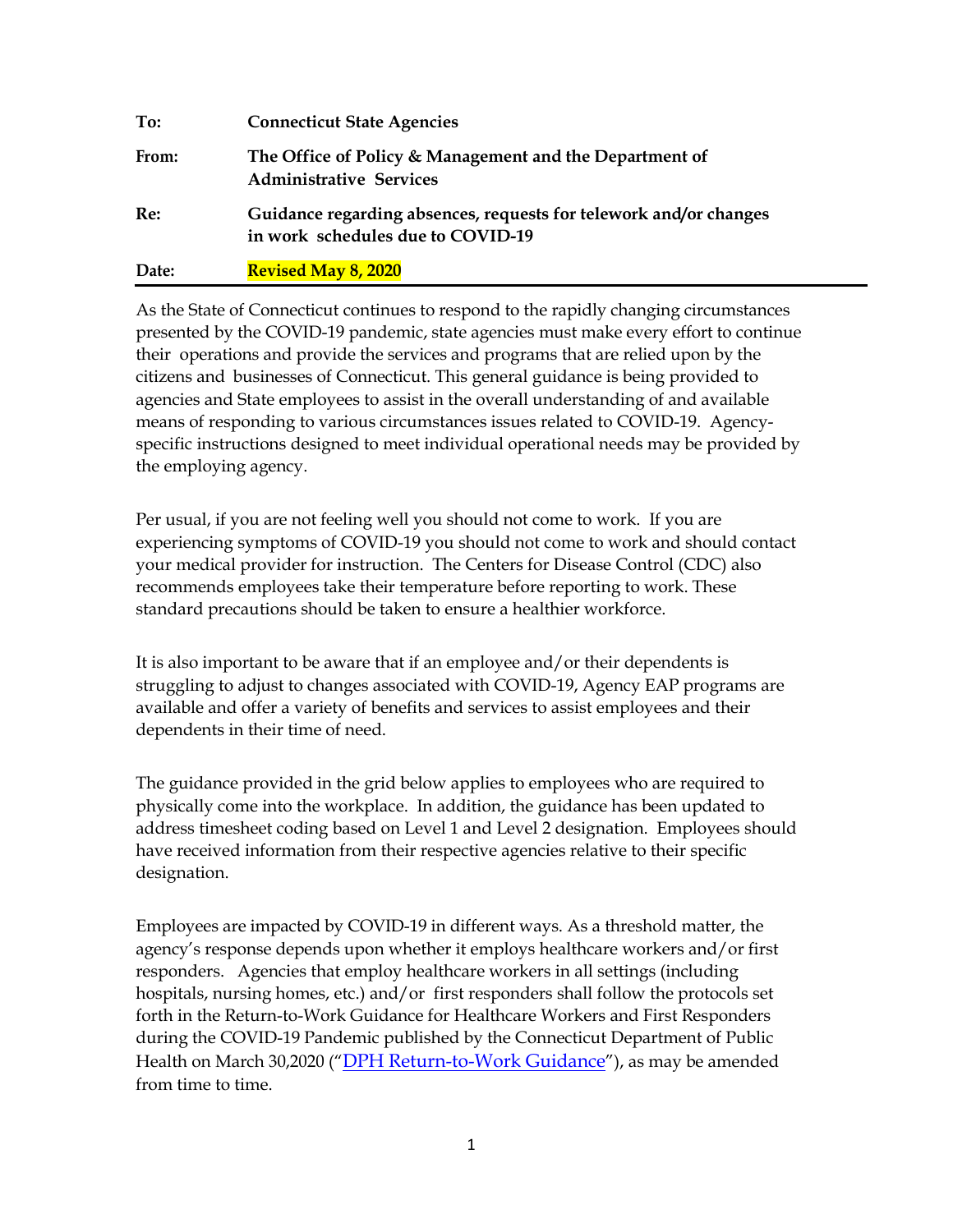**For state agencies that do not employ healthcare workers or first responders and for any circumstances not covered by the DPH Return-to-Work Guidance, agencies shall apply the following protocols:**

| Level A                                                                                | Level B                                                                                                                                                                                                         | Level C                                                                                                                                      | Level D                                                                                                                                                                         |
|----------------------------------------------------------------------------------------|-----------------------------------------------------------------------------------------------------------------------------------------------------------------------------------------------------------------|----------------------------------------------------------------------------------------------------------------------------------------------|---------------------------------------------------------------------------------------------------------------------------------------------------------------------------------|
| <b>EMPLOYEE</b><br><b>SHALL NOT</b><br><b>WORK</b>                                     | <b>EMPLOYEE</b><br><b>SHALL NOT</b><br><b>WORK</b>                                                                                                                                                              | <b>EMPLOYEE IS</b><br><b>NOT</b><br><b>PROHIBITED</b><br><b>FROM WORKING</b>                                                                 | <b>EMPLOYEE IS NOT</b><br>PROHIBITED FROM<br><b>WORKING</b>                                                                                                                     |
| Employee is<br>actually sick with<br>COVID-19 or<br>COVID-19-like<br>symptoms          | Employee is<br>returning from a<br>country designated<br>by the CDC as a<br>Level 3 country                                                                                                                     | Employee needs to<br>stay at home to<br>care for children or<br>other dependents<br>because school,<br>daycare or<br>eldercare has<br>closed | Employee is returning<br>from a Level 2 country<br>or has engaged in<br>inter-state travel<br>within the United<br><b>States</b>                                                |
| Employee is caring<br>for sick family<br>with COVID-19 or<br>COVID-19-like<br>symptoms | Employee has been<br>directed by a<br>medical provider<br>or government<br>official to self-<br>monitor at home<br>due to potential<br>COVID-19<br>exposure or<br>employee's<br>underlying medical<br>condition | Employees cannot<br>get to work<br>because of<br>transportation<br>disruptions                                                               | Employee who is<br>domiciled with or had<br>contact with a person<br>who has been directed<br>by a medical provider<br>or governmental<br>official to self-monitor<br>at home   |
|                                                                                        |                                                                                                                                                                                                                 |                                                                                                                                              | Employee had contact<br>with someone who<br>had contact with a<br>person who has been<br>directed by a medical<br>provider or<br>government official to<br>self-monitor at home |
|                                                                                        |                                                                                                                                                                                                                 |                                                                                                                                              | Employee who has<br>concerns about<br>exposure through<br>contact with persons<br>in public settings,<br>including the<br>workplace.                                            |
|                                                                                        |                                                                                                                                                                                                                 |                                                                                                                                              | Employee is medically<br>fragile (per medical<br>documentation on file<br>at the agency) but has                                                                                |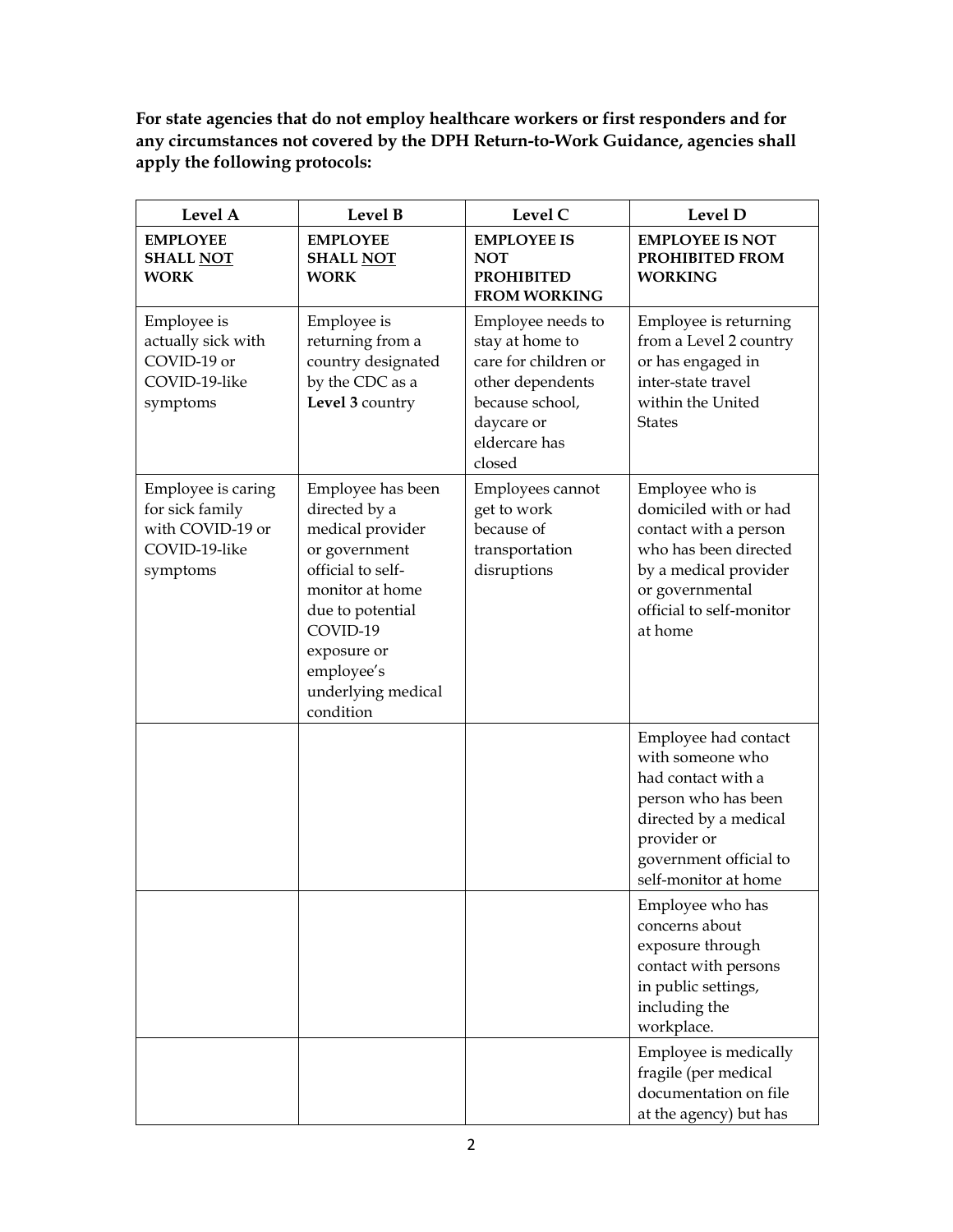|                                                                                                                                                                                                                                                                                                                                                  |                                                                                                                                                                                                                                                                                                                 |                                                                                                                                                                                                                                                                                                              | had no apparent<br>exposure                                                                                    |
|--------------------------------------------------------------------------------------------------------------------------------------------------------------------------------------------------------------------------------------------------------------------------------------------------------------------------------------------------|-----------------------------------------------------------------------------------------------------------------------------------------------------------------------------------------------------------------------------------------------------------------------------------------------------------------|--------------------------------------------------------------------------------------------------------------------------------------------------------------------------------------------------------------------------------------------------------------------------------------------------------------|----------------------------------------------------------------------------------------------------------------|
| <b>GUIDANCE</b>                                                                                                                                                                                                                                                                                                                                  | <b>GUIDANCE</b>                                                                                                                                                                                                                                                                                                 | <b>GUIDANCE</b>                                                                                                                                                                                                                                                                                              | <b>GUIDANCE</b>                                                                                                |
| Telework, if<br>approved by<br>agency AND<br>medically<br>appropriate<br>(People who are<br>too sick to work or<br>are caring for<br>seriously ill family<br>members should<br>not be expected to<br>work)                                                                                                                                       | Telework, if<br>approved by<br>agency                                                                                                                                                                                                                                                                           | Telework or flex<br>schedule, if<br>approved by<br>agency                                                                                                                                                                                                                                                    | Telework or flex<br>schedule, if approved<br>by agency                                                         |
| If telework is not<br>possible, employee<br>will be paid for the<br>scheduled, non-<br>worked hours<br>within a 14 day<br>calendar period<br>under 5-248(a).<br>(If employee<br>teleworks part-<br>time, the $5-248(a)$<br>leave will provide<br>wages for the<br>balance of hours<br>scheduled to<br>work.)                                     | If telework is not<br>possible, employee<br>will be paid for the<br>scheduled, non-<br>worked hours<br>within a 14 day<br>calendar period<br>under $5-248(a)$ .<br>(If employee<br>teleworks part-<br>time, the $5-248(a)$<br>leave will provide<br>wages for the<br>balance of hours<br>scheduled to<br>work.) | If telework is not<br>possible, employee<br>will be paid for the<br>scheduled, non-<br>worked hours<br>within a 14 day<br>calendar period<br>under 5-248(a).<br>(If employee<br>teleworks part-<br>time, the $5-248(a)$<br>leave will provide<br>wages for the<br>balance of hours<br>scheduled to<br>work.) | Employee may request<br>to use accruals to take<br>time away from work<br>consistent with<br>standard policies |
| If the employee's<br>illness or need to<br>care for sick family<br>members<br>continues beyond<br>the 14 calendar<br>days, employee<br>may use earned<br>accruals or choose<br>to go unpaid,<br>provided that sick<br>employees must<br>use their sick<br>leave accruals<br>first. Once the<br>employee has<br>exhausted sick<br>leave accruals, | If a medical<br>provider or<br>government official<br>directs an<br>employee to stay<br>home beyond 14<br>days, the employee<br>may request leave<br>per standard<br>practice.                                                                                                                                  | If employee's<br>inability to come to<br>work because of<br>COVID-19-related<br>disruptions<br>continues beyond<br>the 14 calendar<br>days, the employee<br>may request, per<br>standard practice,<br>to use any earned<br>accruals, including<br>sick leave, or take<br>unpaid leave.                       |                                                                                                                |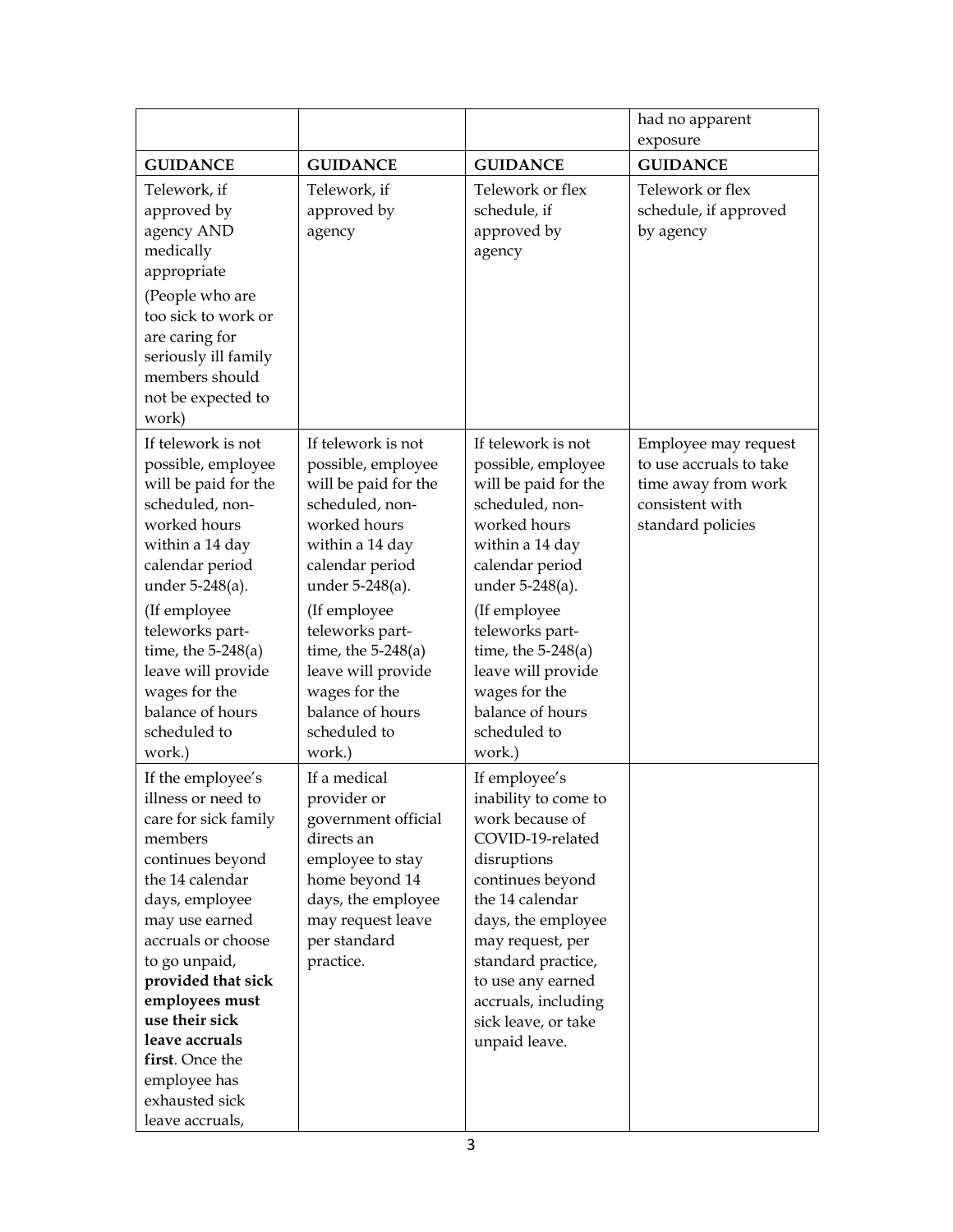| they can use other  |  |  |
|---------------------|--|--|
| accruals, take      |  |  |
| unpaid leave, or    |  |  |
| apply for           |  |  |
| additional benefits |  |  |
| as provided by      |  |  |
| state policy or     |  |  |
| collective          |  |  |
| bargaining          |  |  |
| agreement.          |  |  |

## **1. Does an agency need to submit each individual request to DAS and OLR before approving telework or a change to the employee's work schedule?**

No. In deciding whether to grant a temporary, situational approval of telework or a change in the work schedule, the agency has the discretion to make decisions on the basis of its operational needs and existing resources (including IT resources) without getting preapproval from DAS and OLR provided the agency follows the guidelines set forth in this document.

# **2. What documentation does the agency require in order to consider a temporary change to an employee's work schedule or telework in order to address a COVID-19 related situation?**

In this temporary emergency situation formal telework applications are not necessary. Also, pre-approval IT Security review by BEST is not required if the employee is using one of the following options:

- o State provided laptop and VPN,
- o Microsoft Teams,
- o Other BEST-Approved protocol for offsite work. For more information: <https://portal.ct.gov/Coronavirus/Information-For/State-Employees>

A declaration page from their homeowners insurance does not need to be immediately provided and can be submitted at a later date. Agencies shall retain all documentation provided by the employees. At this time, agencies need not report this information to DAS.

# **3. What factors should be considered in order to approve a change to an employee's work schedule or telework?**

Please refer to the Governor's message to state employees sent on March 22, 2020. Agencies need to consider their overall operational needs, including the level of onsite staffing needed to provide their services and programs, as well as their existing resources, including IT resources, when considering such requests. Agencies should continue to consider the factors set forth in the Interim Telework Guidelines/General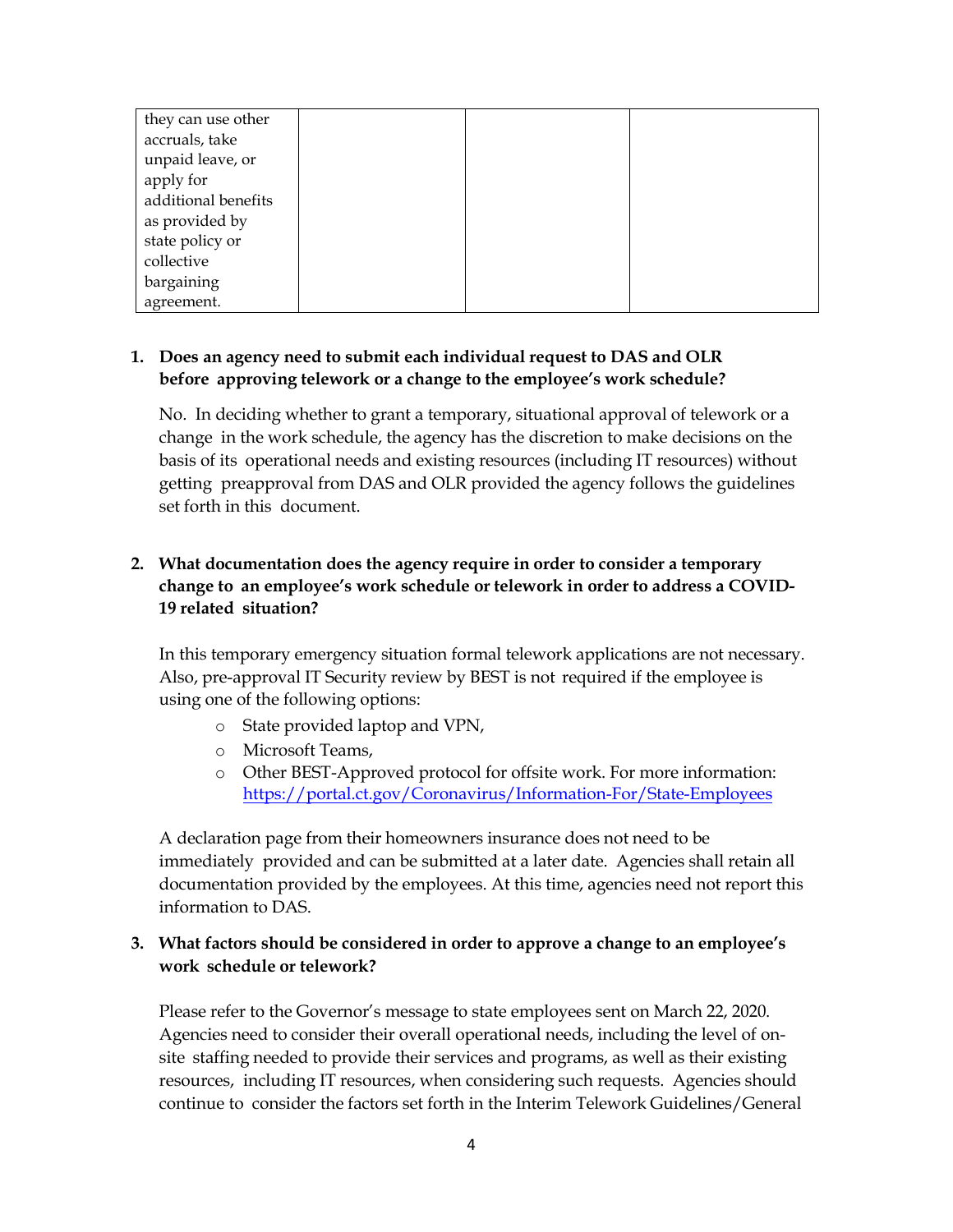Letter 32 when assessing agency operational needs.

In this temporary emergency situation, the following exceptions to the Interim Telework Guidelines/General Letter 32 are allowed:

- Authorize employees to telecommute even if they do not have a previously approved telecommuting plan. (NOTE: Telework is not appropriate for level 1 employees except in extraordinary circumstances.)
- Authorize employees to telecommute even if they are not in a job classification listed in Appendix A of the Interim Telework Guidelines, however, under no circumstances can an employee in a hazardous duty job be allowed to telework.
	- o Non-hazardous duty managers, supervisors, confidential employees and appointed officials are permitted to telework pursuant to Item No. 2719-E.
- Allow employees to telecommute for 50% or more of their scheduled workweek.
- Allow employees to telecommute because they need to be home for childcare or eldercare reasons.
- Authorize modifications to employees' work schedules in order to reduce the total number of employees in the workplace at any given time. (NOTE: Flexible scheduling is not appropriate for level 1 employees except in extraordinary circumstances).
- Consider allowing employees in a working test period to telecommute as long as performance can be assessed with measurable outcomes. Agencies may need to consider an extension of a working test period if an employee in their working test period is approved to telework.

# **4. Do we require an employee to self-monitor at home if they live in or travel from a state or country that has not been designated as a Level 3 by the CDC?**

No. According to the CDC guidance issued on March 12, 2020, individuals returning from a *[Level](https://www.cdc.gov/coronavirus/2019-ncov/travelers/after-travel-precautions.html) 3* country should self-monitor at home for 14 days from the date they left the country. Individuals who are returning from *Level 2 countries are no longer directed to self-monitor at home for 14 days.*

# **5. Can an employee be approved for VSRP in lieu of taking COVID-19 leave (paid or unpaid)?**

No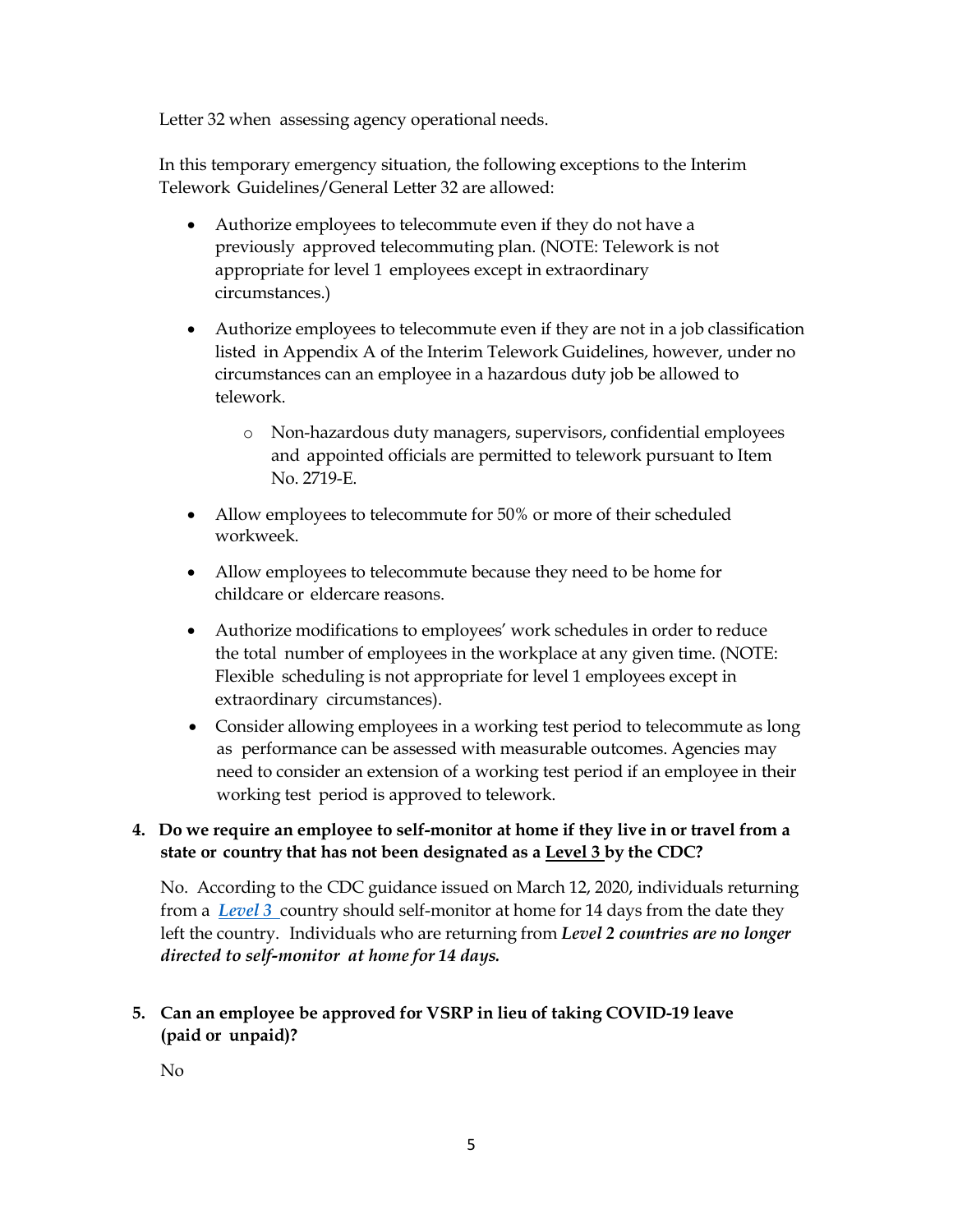# **6. If an employee cannot provide a medical certification, what alternative documentation should the employee provide?**

If an employee cannot provide medical certification, the employee shall provide a written explanation to their agency Human Resources professional describing their symptoms, the directions they have received from medical providers or government officials (if any), and any other supporting documentation they may possess.

# **7. How should an employee code COVID-19 related leaves or telework in CORE-CT?**

Please note that leaves under 5-248(a), the use of an employee's leave accruals and leave under FFCRA due to COVID-19 related absences can be taken independently and in no particular order**\***. Please refer to the FFCRA Job Aids for further guidance related to the processing and coding of FFCRA leaves. Otherwise, depending on the nature of work, employee level designation, or type of leave the following codes must be used.

#### **Employee is Working Employee isn't working due to COVID-19 Employee should continue to use TRCs of REG, OVT, etc. for all hours worked** Please note: If the employee is working OVT related to COVID-19, the employee should either use the override reason code of OTC19 or an agency specific COVID-19 override reason code. **14 calendar day period, Authorized Paid Leave Pursuant to 5-248(a) per grid in COVID-19 Guidance document:** Use LOPD, used in conjunction with override reason code PDC19 **Personal Illness**: Appropriate sick leave code then other accrual codes as necessary, used in conjunction with override reason code SCV19 **Caregiver of a family member who is sick with COVID-19 (and when not teleworking):** Appropriate sick leave code and other accrual codes as necessary, used in conjunction with override reason code SFC19 **School, Daycare or Transportation closure (and when not teleworking):** Appropriate leave code, used in conjunction with override reason code BCC19

## ON THE TIMESHEET:

**Level 1 Intermittent or Per Diem Essential - Not teleworking full-time, must physically report to work outside of their home when needed.**

| <b>Employee is Working</b>      | Employee unavailable to work due to     |
|---------------------------------|-----------------------------------------|
|                                 | COVID-19 or is working intermittently   |
| <b>Working Outside of Home:</b> | 14 calendar days, Authorized Paid Leave |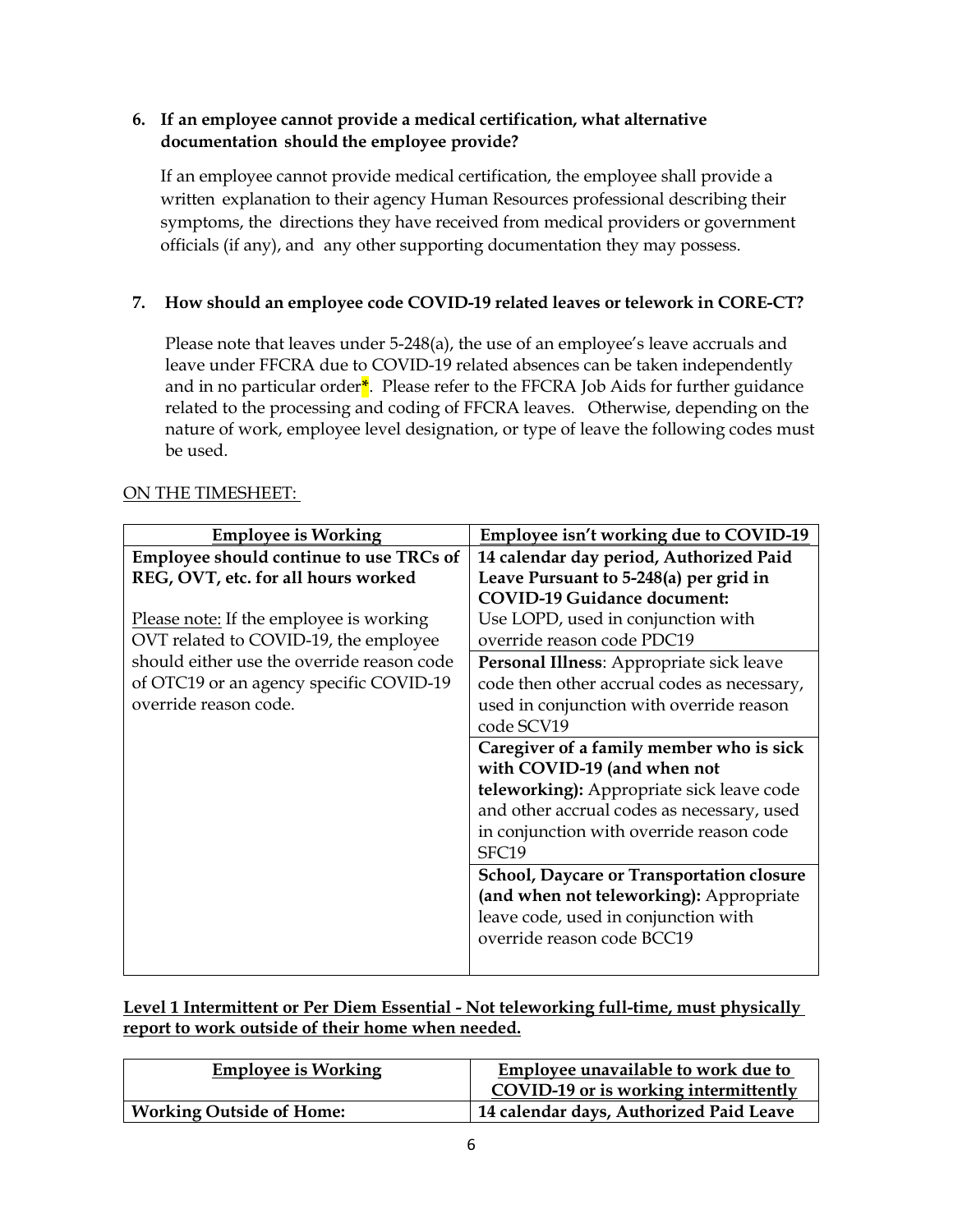| Use TRCs of REG, OVT, etc. for all hours<br>worked outside of the home<br>Please note: If the employee is working<br>OVT related to COVID-19, the employee<br>should either use the override reason code<br>of OTC19 or an agency specific COVID-19<br>override reason code. | Pursuant to 5-248(a) per grid in COVID-19<br>Guidance document; or based on level<br>designation when not working due to<br>intermittent schedule:<br>LOPD, used in conjunction with override<br>reason code PDC19      |
|------------------------------------------------------------------------------------------------------------------------------------------------------------------------------------------------------------------------------------------------------------------------------|-------------------------------------------------------------------------------------------------------------------------------------------------------------------------------------------------------------------------|
| Telework: REGTC, used in conjunction<br>with override reason code TCC19                                                                                                                                                                                                      | Personal Illness: Appropriate sick leave<br>code and other accrual codes as necessary,<br>used in conjunction with override reason<br>code SCV19                                                                        |
|                                                                                                                                                                                                                                                                              | Caregiver of a family member who is sick<br>with COVID-19 (and when not<br>teleworking): Appropriate sick leave code<br>and other accrual codes as necessary, used<br>in conjunction with override reason code<br>SFC19 |
|                                                                                                                                                                                                                                                                              | School, Daycare or Transportation closure<br>(and when not teleworking): Appropriate<br>leave code, used in conjunction with<br>override reason code BCC19                                                              |

**Level 2 Constant (Essential and Non-Essential): Employees that can perform their duties at home and no reasonable likelihood that they would need to physically report to work outside of their home (approved telework with State issued laptop/equipment):**

# **OR**

**Level 2 Constant (Essential and Non-Essential): Employees with job duties that can be performed via telework, who have suitable personal device and provided remote access to their work computer but not required to work outside of their home:**

| <b>Employee is Working</b>                                                        | Employee isn't working due to COVID-19                                                                                                           |
|-----------------------------------------------------------------------------------|--------------------------------------------------------------------------------------------------------------------------------------------------|
| Telework: REGTC, used in conjunction                                              | 14 calendar days, Authorized Paid Leave                                                                                                          |
| with override reason code TCC19                                                   | Pursuant to 5-248(a) per grid in COVID-19                                                                                                        |
|                                                                                   | Guidance document: LOPD, used in                                                                                                                 |
| Please note: If an employee was                                                   | conjunction with override reason code                                                                                                            |
| teleworking prior to the COVID-19                                                 | PDC <sub>19</sub>                                                                                                                                |
| pandemic, the previously scheduled                                                |                                                                                                                                                  |
| telework hours/days should NOT be<br>coded with the override reason code<br>TCC19 | Personal Illness: Appropriate sick leave<br>code and other accrual codes as necessary,<br>used in conjunction with override reason<br>code SCV19 |
|                                                                                   | Caregiver of a family member who is sick<br>with COVID-19 (and when not                                                                          |
|                                                                                   | teleworking): Appropriate sick leave code                                                                                                        |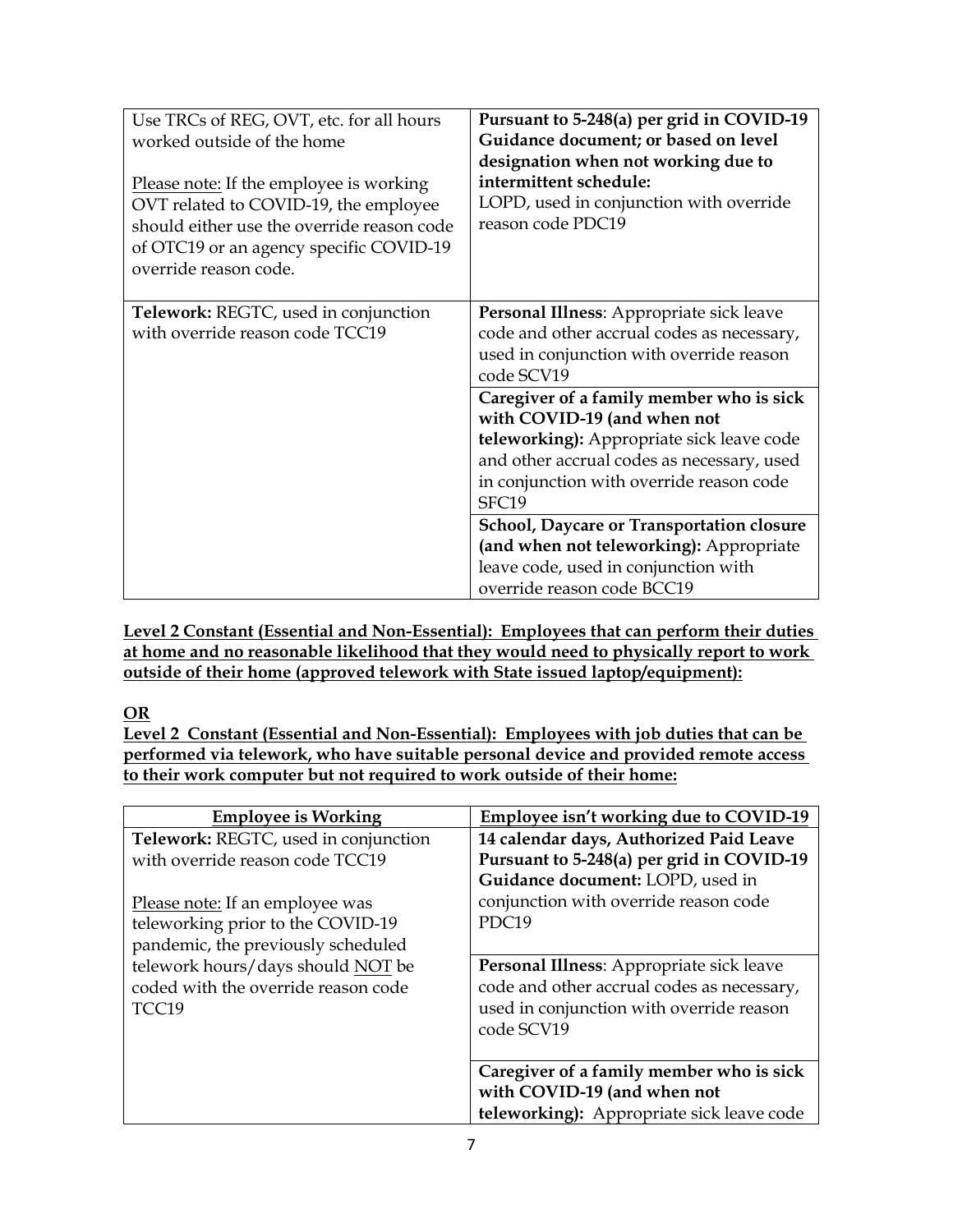| and other accrual codes as necessary, used<br>in conjunction with override reason code<br>SFC19                                                                   |
|-------------------------------------------------------------------------------------------------------------------------------------------------------------------|
| <b>School, Daycare or Transportation closure</b><br>(and when not teleworking): Appropriate<br>leave code, used in conjunction with<br>override reason code BCC19 |

**Level 2 Constant (Non-Essential): Employees not in the above categories. Employees unable to telework due to nature of job duties, lack of equipment, nature of job, etc. Job Duties do not require working outside their home.**

**Employee isn't working due to COVID-19 Authorized Paid Leave:** LOPD, used in conjunction with override reason code NEC19

**\*** - The text in the right column of the grid in #7 has been changed to clarify these leave entitlements may be taken in any order. In other words, it is not necessarily the case that an employee would use accrued leave immediately following paid leave pursuant to 5-248(a). Therefore, the phrase, "In excess of 14 days" has been removed.

**When an employee is called to active military duty in support of the COVID-19 response mission:** Override Reason Code MIC19 is to be used with the applicable Military Leave Codes.

REMINDER: It is important agencies use ORC 'EWC19 – Emergency Worker due to COVID-19' when an employee is hired or rehired under an Emergency Appointment or rehired as a TWR to perform a critical function due to the impact of COVID-19 (see #48 below). All other COVID-19 ORCs must be used, as appropriate, for possible federal reimbursement at a later date.

# **In Job Data, for COVID-19 related absences of more than five (5) days:**

**Authorized Paid Leave Pursuant to 5-248(a):**

Action: Paid Leave of Absence, Reason: Paid Leave Authorized

All other situations, including Military Leave, standard leave codes/reasons apply.

# **QUESTIONS REGARDING COVID-19 GUIDANCE–March 16, 2020**

DAS and OPM will do our best to respond to agency questions as they come up. Conditions are evolving, so please note that answers today may change in the coming days or weeks.

**8. If spouses are both employed by the state, are they each eligible for 14 days of compensation under 5-248(a) to provide childcare?**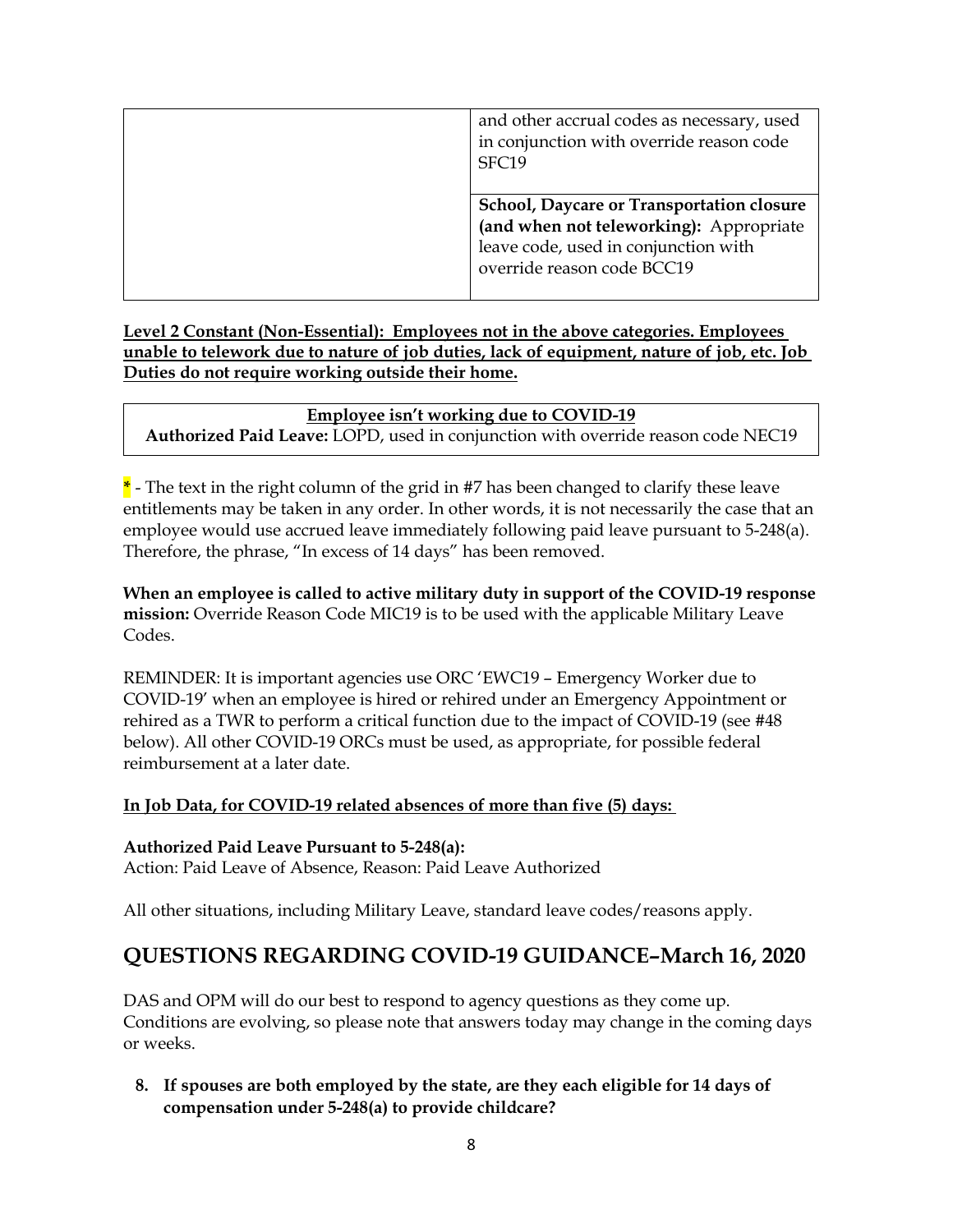No. The provision allows for a parent to be at home with children. If the spouses wish to split the time within the 14-day period, they may do so, i.e. one spouse is home the first seven calendar days, and the other spouse for the remaining seven calendar days of the 14-day period. Note that splitting the time does not increase the duration of the 14-day period.

• However, if one spouse used the full 14 days for childcare, and the other spouse later becomes ill with COVID-19 or COVID-19-like symptoms, the spouse who did not use the 14 day period for childcare and is now ill would be eligible for their own entitlement due to illness.

# **9. Can a qualified individual access the 14 days of compensation under 5-248(a) intermittently?**

Yes for the purposes of the grid above (Levels A, B or C). The time is available to a qualified individual for up to 14 days. Accessing the time intermittently (and using less than the full allotment) does not extend the benefit beyond 14 days.

## **10. Can we take the temperature of staff that show up to work?**

Yes, based on guidance from each Agency Head or agency response team.

## **11. Are clericals now allowed to telework during this period?**

Refer to the answer provided in #3 above.

# **12. An employee has requested to use the compensation allocation under 5-248(a) because they have a child whose college is closing, and the child needs to be moved home. Does this apply?**

No. Paid leave under 5-248(a) does not apply in this situation, as the purpose is to afford employees the ability to be at home with individuals who are not able to provide self-care.

## **13. Is the time off limited to a 14-day period?**

Yes, commencing upon the first date of eligibility. Refer to the answer to #9 above.

# **14. If we have Level 2 employees, can we designate them situationally as Level 1 as part of the emergency?**

Yes.

# **15. Our agency has "essential" staff members. Would they be able to get paid to stay home for childcare issues?**

Yes.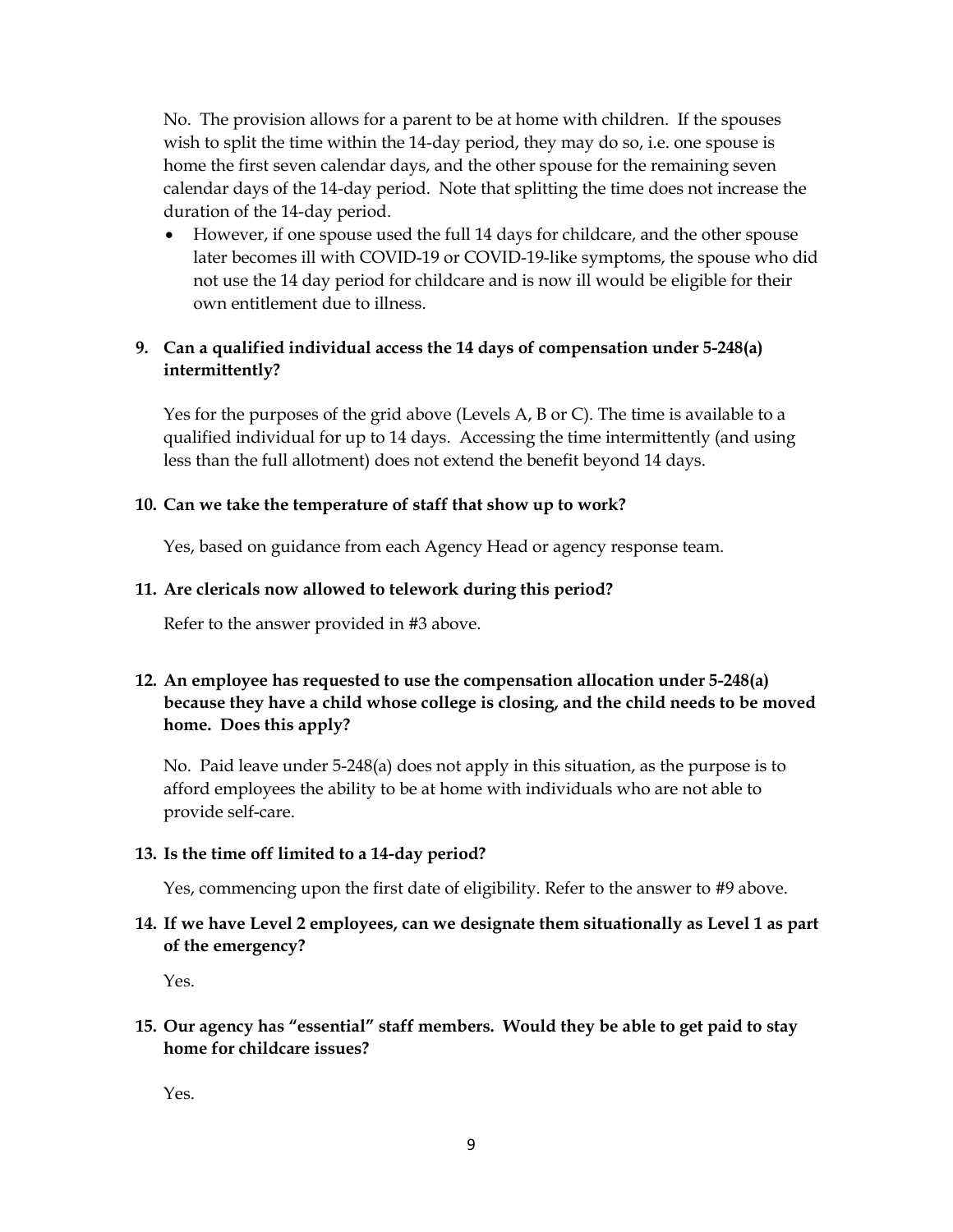**16. Could staff who otherwise cannot work due to the nature of their job or technology constraints be redeployed? Example: Will Building and Grounds Officers be allowed to work while Technical High Schools are closed?**

Yes, if the state has a business need for them to perform work during the period of school closure.

**17. We had an officer report that they are self-quarantined on advice of the medical provider. Is it correct that the information from the provider can be in a variety of formats – email, letter, etc.?**

Yes. For these purposes, the information does not need to be on the standard medical certificate; although a signature is not required under the current situation, the document should include contact information for the medical provider.

**18. An employee is out on an approved FMLA leave and their child's school is now closed. How do we code the absence?**

FMLA continues to be charged because the employee is unable to work due to an FMLA qualifying reason.

**19. An employee has a child whose school is closed and they do not have an alternative means of child care? Can they bring their child to work?**

No.

# **QUESTIONS REGARDING COVID-19 GUIDANCE- March 17, 2020**

DAS and OPM will do our best to respond to agency questions as they come up. Conditions are evolving, so please note that answers today may change in the coming days or weeks.

## **20. When does the 14-day calendar period of paid leave under 5-248(a) start?**

The 14 day period begins on the date the need for its use commences. For example, if a school closed on March 16, 2020, but the employee does not need to use the leave to care for their child until March 20, 2020, the 14 day calendar period begins on March 20, 2020 and continues for 14 calendar days or until the school reopens, whichever is earlier.

## **21. Is an employee in a Working Test Period eligible for the paid leave entitlement under 5-248(a)?**

Yes. The agency can extend the Working Test Period to accommodate the leave days taken.

**22. Is documentation required to ensure a school's closure.**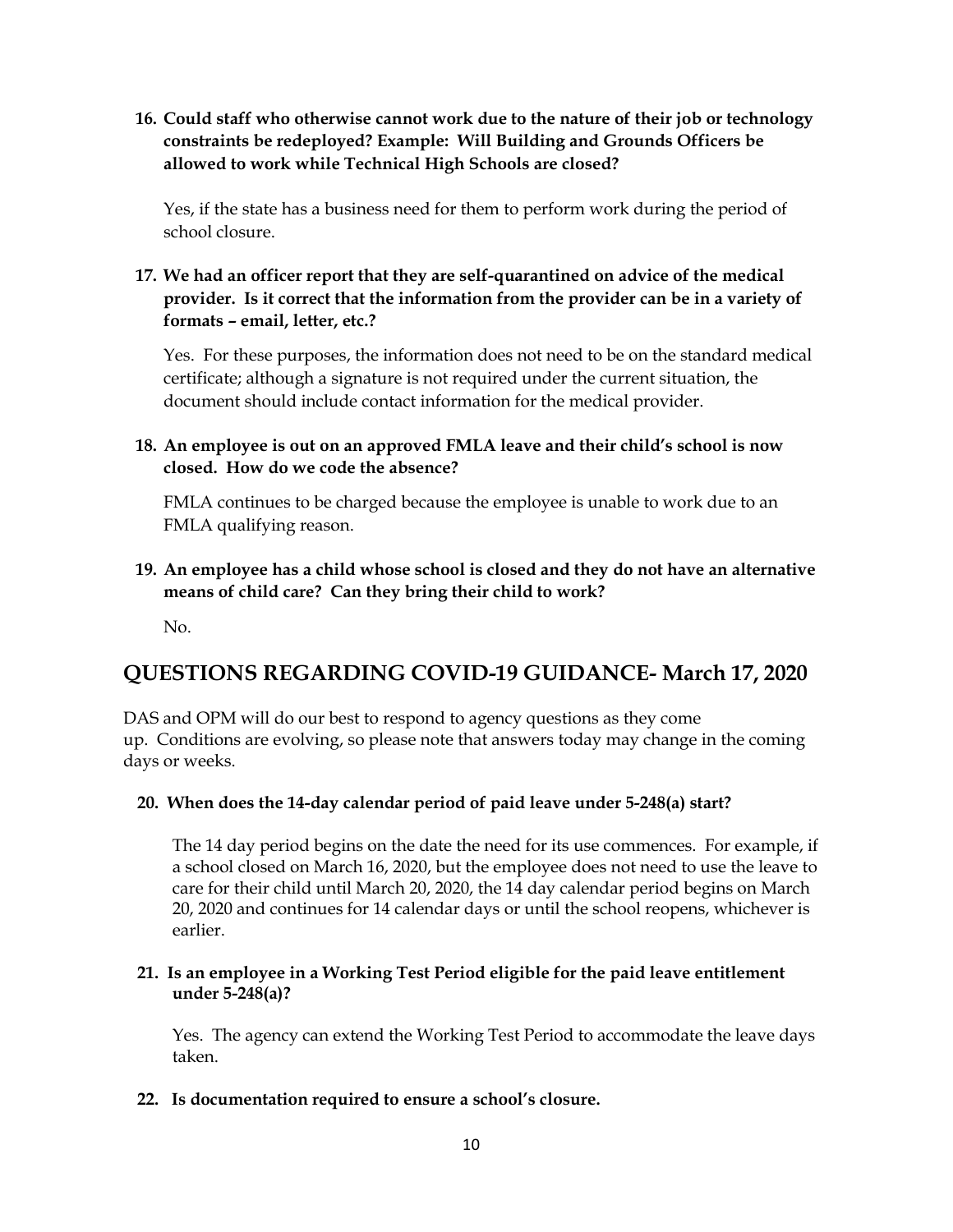No, because all schools are currently closed.

## **23. Can a supervisor ask an employee who is seeking leave under 5-248(a) about the age of children at home?**

When an employee is seeking leave, asking that employee about the age of children is not the recommended approach for a supervisor. Please remember that at-home care is not limited to dependent children. If an employee inquires about taking leave to provide at-home care, the recommended approach is to ask the employee about the need to be at home. This question can open a discussion about the hours for which an employee requires at-home coverage, and whether their needs could be met through means such as working ½ days, modifying the schedule, etc.

## **24. An employee at our agency has just reported that she has a confirmed diagnosis of COVID-19. What should we do?**

See guidance provided in #44.

### **25. Agencies are and will be in the process of onboarding new hires, how should that be handled?**

Each agency has to do what makes sense under their instant circumstances, balancing operational needs with health and safety. Consider delaying start dates and remote onboarding where possible. When new hires start, agencies should assign and employ them consistent with the conditions of their work unit.

# **QUESTIONS REGARDING COVID-19 GUIDANCE- March 18, 2020**

## **26. Employees have heard that people aged 60 or above should stay home. Does this apply to the State workforce?**

This COVID-19 guidance document and the designation document should be followed when making determinations about the State workforce. Telecommuting is encouraged for all employees unless operational needs or technology constraints prevent it.

#### **27. Is documentation required to prove that a daycare or eldercare facility is closed**?

Yes, it is recommended to secure documentation. Either the name of the establishment with specific contact information or documentation from the establishment about the closure should be obtained.

## **28. Is there a maximum number of staff that can be allowed to be at home on paid leave under 5-248(a) based upon the operational needs of the agency?**

No.

**29. If an employee is out on paid leave for the 14 calendar day period due to school**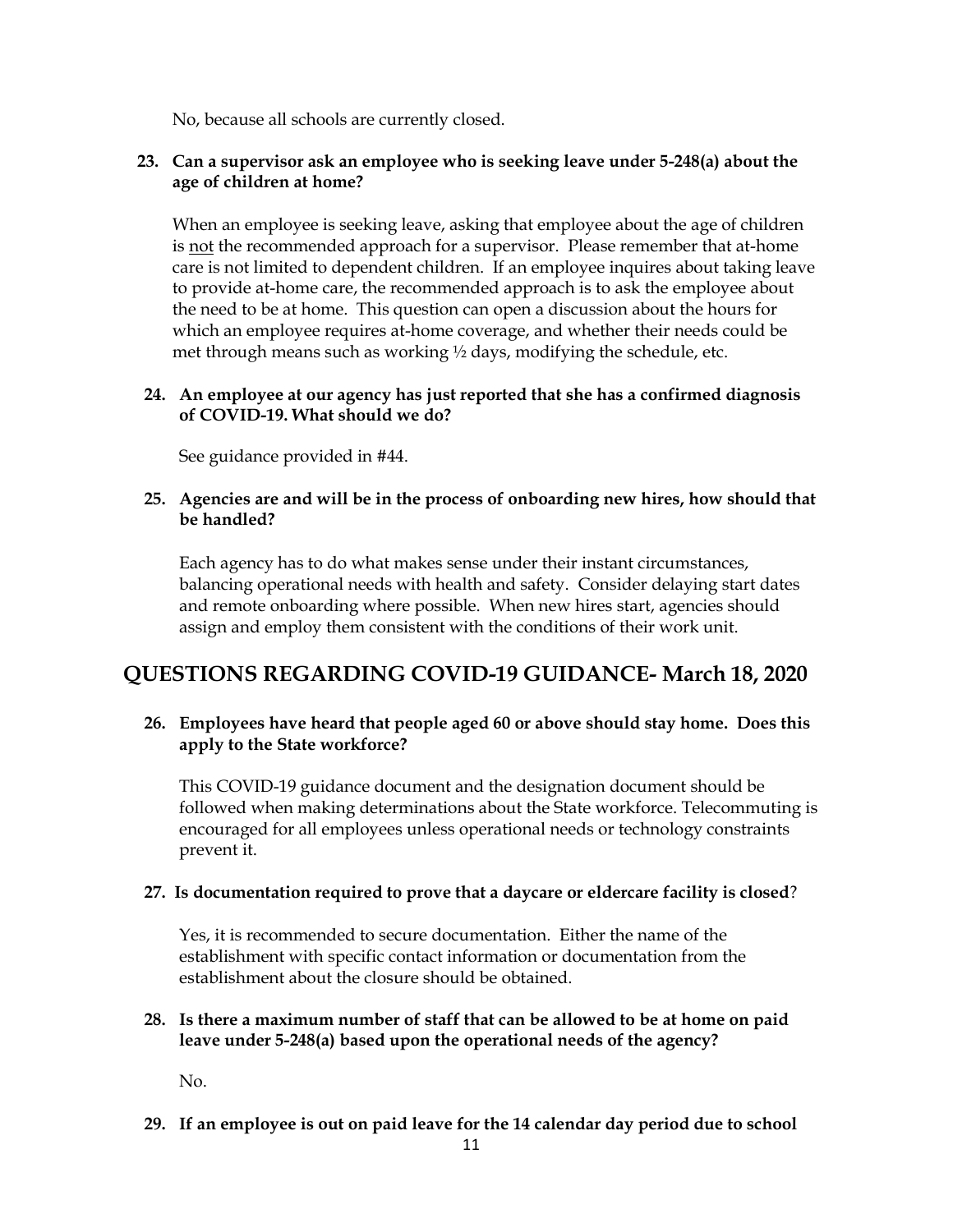**closure and then this same employee becomes sick with COVID-19 or COVID-19–like symptoms, would this employee be entitled to be out on paid leave for another 14 day calendar period based upon the current guidance?**

No. An employee is entitled to a singular 14 day period of paid leave under 5- 248(a), commencing on the date the first qualifying event begins. There is no additional paid leave provided under 5-248(a) for subsequent or multiple events.

## **30. If the window for payment of leave under 5-248(a) is 14 days, for what hours during that period is an employee allowed compensation, and how would this apply for part time employees?**

Compensation for the paid leave is determined based on the employee's regular scheduled hours, less hours worked. This means that for part timers, availability for pay would encompass only the portion of the 14 days during which there were regular scheduled hours.

#### **31. An employee in the office is coughing a lot. Can we send that employee home?**

Yes, under these specific circumstances: A person who is exhibiting COVID-19 like symptoms (fever, coughing or shortness of breath) should be separated from coworkers and sent home unless the employee can assert with a reasonable degree of certainty that the symptoms are due to a condition or circumstance completely unrelated to COVID-19 (such as coughing because he or she choked on a sip of water or shortness of breath due to walking up several flights of stairs). The agency HR professional or senior management on-site should engage in this communication with the affected individual (preferably by phone in order to maintain appropriate social distancing).

## **32. Can an agency require an employee to telecommute even if the employee would rather work in the office?**

Yes, because, generally, the State has the authority to assign staff to work in temporary duty stations; this authority includes assigning staff to work from their homes. In practice, agencies should exercise discretion using common sense and empathy in order to understand the specific concerns or issues that prompted the employee to resist working from home.

# **QUESTIONS REGARDING COVID-19 GUIDANCE- March 19, 2020**

**33. What documentation is required to allow an employee to return to work who has used the total entitlement of 14 calendar days paid leave under 5-248(a) for the purpose of self-monitoring due to a possible exposure to COVID-19?**

An employee who remains asymptomatic can return to work upon receipt of a statement from the employee indicating they have no symptoms.

**34. What happens after an employee has used the total entitlement of 14 calendar**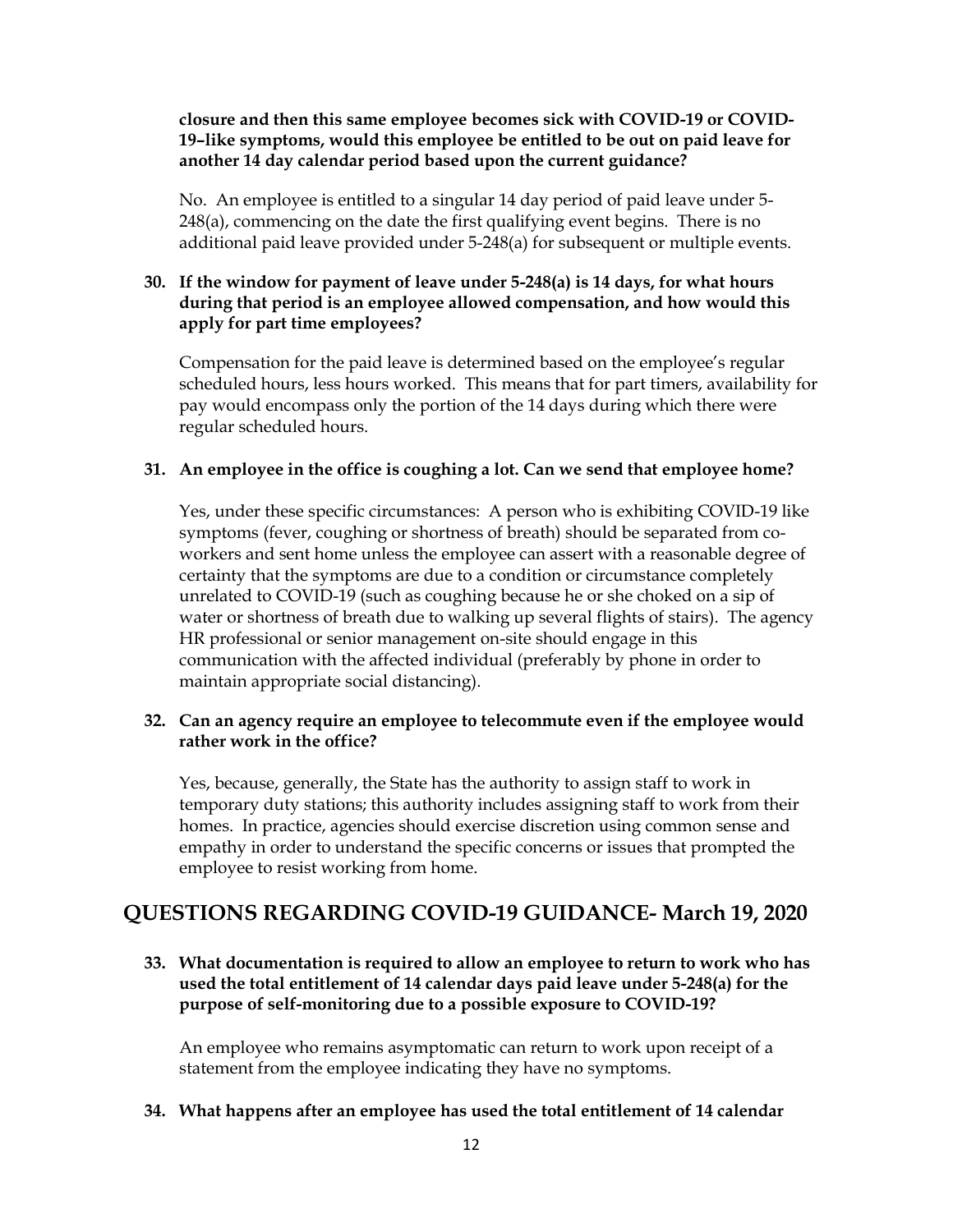**days paid leave under 5-248(a) as a result of being directed by a medical provider or government official to self-monitor at home due to potential exposure to COVID-19 or underlying medical condition and for whom telework is not an option?**

If the employee remains directed by a medical provider or government official to stay at home for self-monitoring beyond 14 calendar days, the employee can use the appropriate sick leave accruals.

## **35. What happens after an employee has used the total entitlement of 14 calendar days paid leave under 5-248(a) as a result of being sick with COVID-19 or COVID-19-like symptoms, or while caring for sick family with COVID-19 or COVID-19-like symptoms?**

If the employee remains sick or the family member remains sick and still requires care, the employee can use the appropriate sick leave accruals. If applicable sick leave bank, donated sick leave, advanced sick leave or extended sick leave apply.

### **36. Can an employee be required to return to work who has been approved to attend classes for career mobility?**

Yes. Classes have either been canceled or are now offered on-line allowing the employee to take the class during off hours. At this time, proper levels of staff must be maintained to meet agency operational needs.

# **QUESTIONS REGARDING COVID-19 GUIDANCE- March 25, 2020**

### **37. Are employees on second or third shift eligible for 14 days of paid leave under 5- 248(a) when their child's daycare is closed?**

Yes, it is recommended to secure documentation. Either the name of the establishment with specific contact information or documentation from the establishment about the closure should be obtained.

## **38. Is any additional compensation or compensatory time authorized for employees designated as Level 1 who must report to work?**

No.

# **QUESTIONS REGARDING COVID-19 GUIDANCE- April 1, 2020**

**39. When do the Level 1 and Level 2 designations as outlined in the March 22, 2020 Designation Guidance document apply.** 

Designation levels apply immediately.

**40. Once a person has tested positive for COVID19 or been informed by a physician**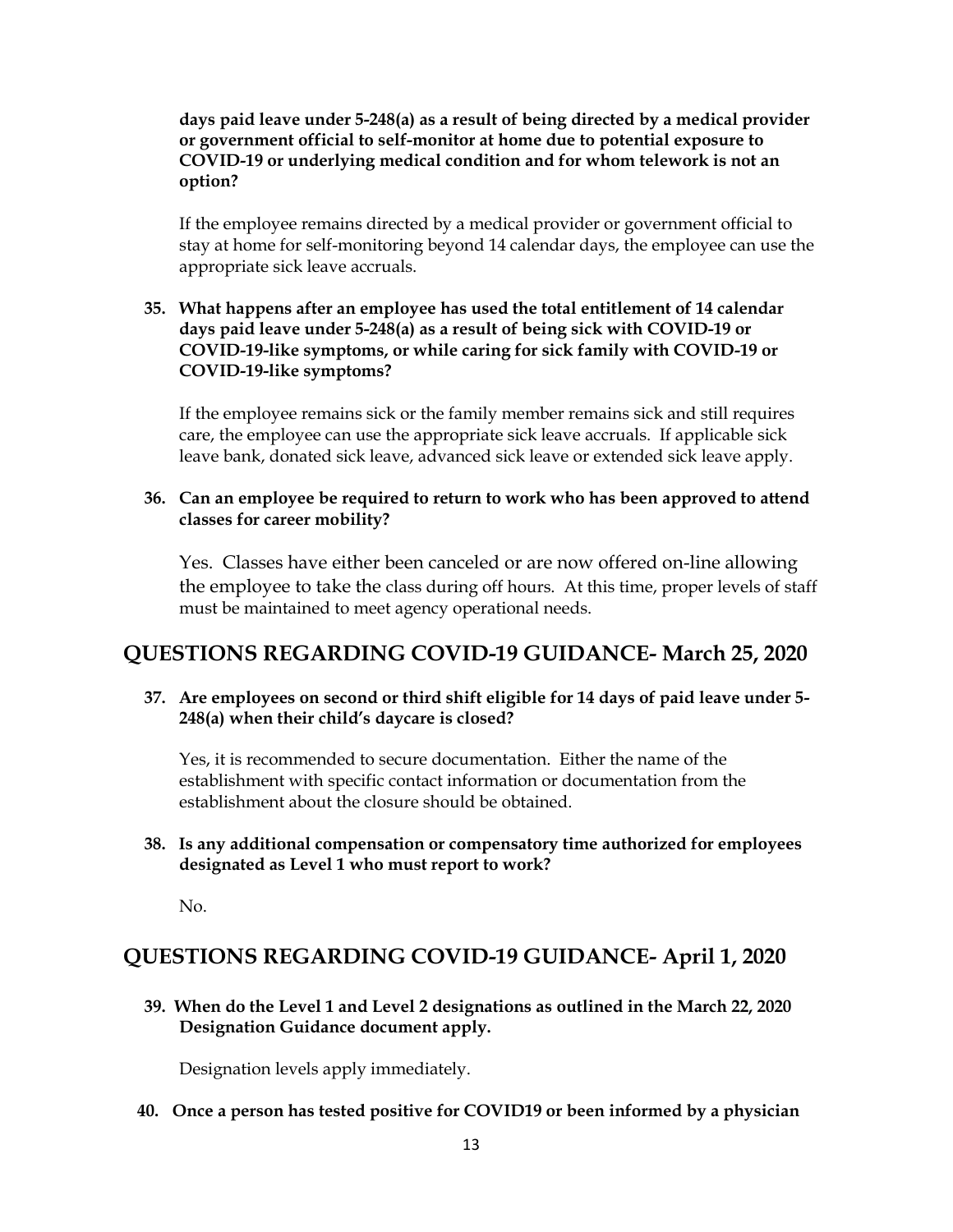### **that they are presumptive positive, and have not been tested but advised by a physician to not report for work, what documentation is necessary to return to duty, when able?**

The medical documentation requirements in each collective bargaining agreement or state personnel regulation should be followed, as appropriate. If a collective bargaining contract requires a medical certificate after five (5) or more working days, then an employee who has crossed that threshold for a COVID-19 related illness should provide documentation upon return. Temporarily, during the pandemic, agencies may accept an email or simple medical note from a treating physician, rather than the prescribed State Medical Certificate (form #P-33A).

# **QUESTIONS REGARDING COVID-19 GUIDANCE- April 8, 2020**

**41. How should I code my timesheet when the building where I normally work is closed due to this emergency pandemic situation and, due to the nature of my job or technological constraints, I am unable to work remotely?**

Time Reporting Code LWWTR along with Override Reason Code NEC19.

**42. How should I code my timesheet when the building where I normally work is closed due to this emergency pandemic situation but I am able to work remotely?**

Time Reporting Code REGTC for all hours you are able to work along with Override Reason Code TCC19; LOPD for hours you are unable to work along with Override Reason Code NEC19.

## **43. How do I code a holiday when I am absent from work due to a COVID-19 related reason?**

The Time Reporting Code HOL is to be used when you do not work on the day a state holiday is observed, as is normally done.

## **44. An employee called out sick or we sent an employee home with COVID-19 possible symptoms. We arranged for the area(s) where the employee worked to be cleaned. What else should we do?**

Agency HR should speak with the employee to identify the people with whom the employee interacted and the places the employee occupied when the employee was last at work. HR should follow the [CDC's guidance](https://gcc02.safelinks.protection.outlook.com/?url=https%3A%2F%2Fwww.cdc.gov%2Fcoronavirus%2F2019-ncov%2Fphp%2Fpublic-health-recommendations.html&data=01%7C01%7CSandra.Brown-Brewton%40ct.gov%7Cca146ad72b8e4ced11bb08d7e6da32f9%7C118b7cfaa3dd48b9b02631ff69bb738b%7C0&sdata=2xBU83HP0l2VYfmSEu6%2BubZfMNMj57QCpAMxkP%2FUFXA%3D&reserved=0) concerning period of exposure risk to complete the ["Contact Sheet for Employees Who Have Worked in the Office"](https://portal.ct.gov/Coronavirus/Information-For/State-Employees) to assist with contact tracing. HR shall also notify the employee about the various leave rights/accruals available to them.

The employee should be directed to notify agency HR if they receive a diagnosis of confirmed or presumptive COVID-19 and to contact agency HR before returning to work. If possible, agency HR should try to check in with the employee on a periodic basis.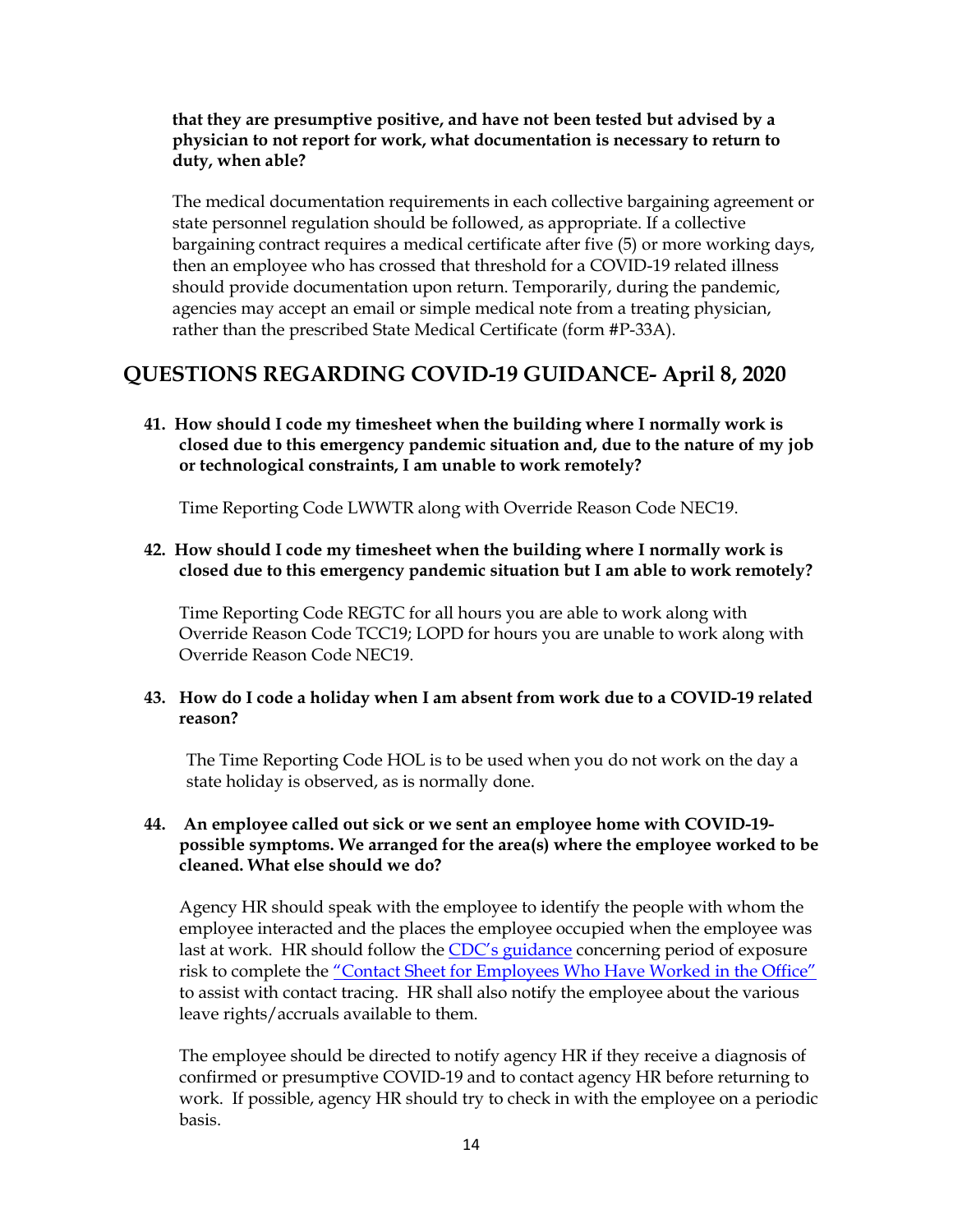When an employee notifies agency HR that they have a diagnosis of confirmed or presumptive COVID-19, agency HR shall do the following:

- Review the information previously provided by the employee regarding contacts to verify that the employee does not have any additional names or places to disclose.
	- o If agency HR had not been able to complete the Contact Sheet before, it must be done at this stage. Follow the [CDC's guidance](https://gcc02.safelinks.protection.outlook.com/?url=https%3A%2F%2Fwww.cdc.gov%2Fcoronavirus%2F2019-ncov%2Fphp%2Fpublic-health-recommendations.html&data=01%7C01%7CSandra.Brown-Brewton%40ct.gov%7Cca146ad72b8e4ced11bb08d7e6da32f9%7C118b7cfaa3dd48b9b02631ff69bb738b%7C0&sdata=2xBU83HP0l2VYfmSEu6%2BubZfMNMj57QCpAMxkP%2FUFXA%3D&reserved=0) on contact tracing.
- Notify agency leadership, Nick Hermes and Fae Brown-Brewton, providing the job title, union membership, shift, work location and last date of work. Do not provide the individual's name unless authorized to do so by the employee.
- Notify the agency's facilities personnel and/or property manager, providing only the relevant work location(s) and last date of work, so that additional, heightened cleaning can be implemented.
- Notify the individuals who had been identified as having contact with the employee informing them that they have been identified as having close contact with a person who has COVID-19. In this context, "close contact" means a person who was within 6 feet and spent more than 15 minutes with the person in an enclosed space (like an office or conference room).
	- o If the employees are health care providers or first responders, follow the protocols set forth in the "[Return-to-Work Guidance for](https://www.cdc.gov/coronavirus/2019-ncov/hcp/return-to-work.html)  [Healthcare Workers and First Responders during the COVID-19](https://www.cdc.gov/coronavirus/2019-ncov/hcp/return-to-work.html)  [Pandemic](https://www.cdc.gov/coronavirus/2019-ncov/hcp/return-to-work.html)". For additional, broader information regarding COVID-19 also published by DPH, see "[EMS Protocols and Communications](https://portal.ct.gov/DPH/Emergency-Medical-Services/EMS/OEMS-Coronavirus)  [\(listed by date\)](https://portal.ct.gov/DPH/Emergency-Medical-Services/EMS/OEMS-Coronavirus)".
	- o For all other employees, direct them to self-monitor at home for 14 days from the date of contact and notify their health care provider(s). Do not provide the individual's name unless authorized to do so by the employee.
- Notify all employees who work in the building/facility where the affected individual worked informing them that a person who worked in that building has COVID-19, that individuals who were identified as having close contact have been notified and that additional cleaning has or will happen. For more information: [CDC Cleaning and Disinfection.](https://www.cdc.gov/coronavirus/2019-ncov/community/organizations/cleaning-disinfection.html) Use the Sample Notice that was provided to Human Resources Offices previously. Do not provide the individual's name.
- Notify the statutory representative of the employee's union. Send the notice to the dedicated email address below, providing the job title, shift, work location and last date of work. Do not provide the individual's name unless authorized to do so by the employee. Provide the union with copies of the notice sent to employees who had close contact with the affected individual and the notice sent to all employees in the building. Notify the representatives of all bargaining units having members assigned to that location.

| Union                      | Email Address      |
|----------------------------|--------------------|
| <b>AFSCME Notification</b> | covid@council4.org |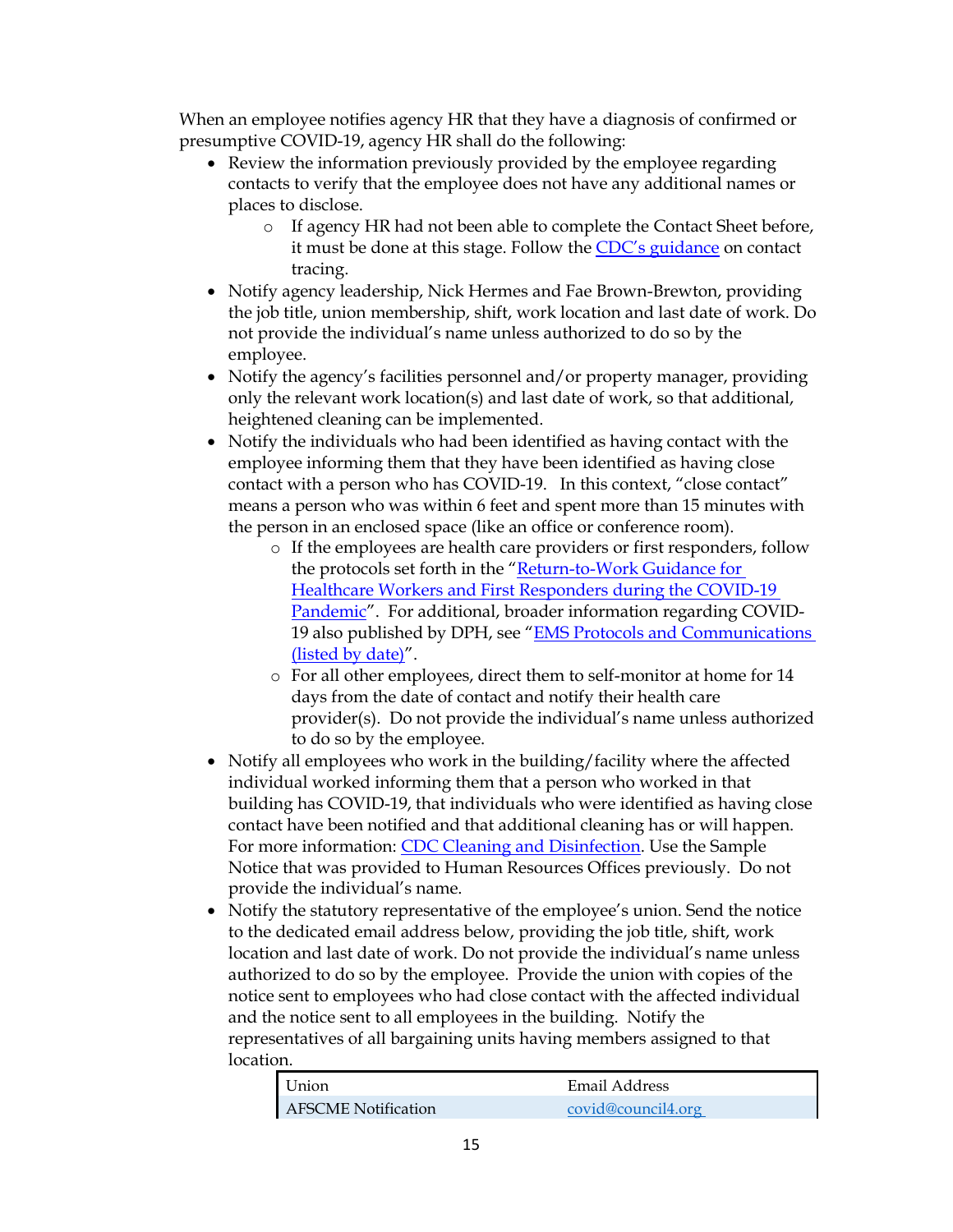| 1199 Notification          | pfortier@seiu1199ne.org         |
|----------------------------|---------------------------------|
| <b>CSEA</b> Notification   | COVID19@CSEA760.COM             |
| A&R Notification           | jdisette@andr.org               |
| <b>CPFU</b> Notification   | covidinfo@cpfu.org              |
| <b>CEUI</b> Notification   | cchisem@ceui.org                |
| <b>CT-AFT Notification</b> | aft-ct-covid19@googlegroups.com |

## **45. Our agency provides direct care to clients/patients/inmates. Do we need to notify our employees' unions when someone in our care has been diagnosed as having COVID-19?**

Yes. On a weekly basis, HR should provide an accounting of the number of clients/patients/inmates who have been diagnosed as having COVID-19 and being COVID-19 presumptive positive to Nick Hermes / Fae Brown-Brewton.

Notify the statutory representatives of your employees' unions that have Bargaining Unit members assigned to that location as soon as possible.

Do not provide the names of the affected individuals, but it is appropriate to identify the specific work location. Each agency should be prepared to share its protocols regarding the isolation and care of such affected individuals and infection control with the union upon request.

# **QUESTIONS REGARDING COVID-19 GUIDANCE- April 13, 2020**

**46. Our agency would like to hire Temporary Worker Retirees (TWRs) to address gaps in critical areas. Some retirees have already served as a TWR during two calendar years. Has removal of the "two stints rule" been contemplated during the COVID-19 pandemic?**

Yes. **Executive Order 7** suspends the two-year limitation for TWRs and the public acts that prevent the rehiring of individuals who retired under Retirement Incentive Programs. The restriction limiting the number of days a TWR may work to 120 days in a calendar year remains in effect.

# **QUESTIONS REGARDING COVID-19 GUIDANCE- April 14, 2020**

**47. Due to the COVID-19 pandemic, not all trainees are able to meet all of their program objectives. Has any consideration been given to extending the length of training programs under these extraordinary circumstances?**

Yes. [Executive](https://portal.ct.gov/-/media/Office-of-the-Governor/Executive-Orders/Lamont-Executive-Orders/Executive-Order-No-7M.pdf) Order 7M extends the 3-year timeframe to reclassify an employee who has completed their training program as described in C.G.S. Sec. 5-234 by up to 90 days from the end of the Public Health and Civil Preparedness Emergency declared on March 10, 2020.

Agencies should review each training program carefully before determining the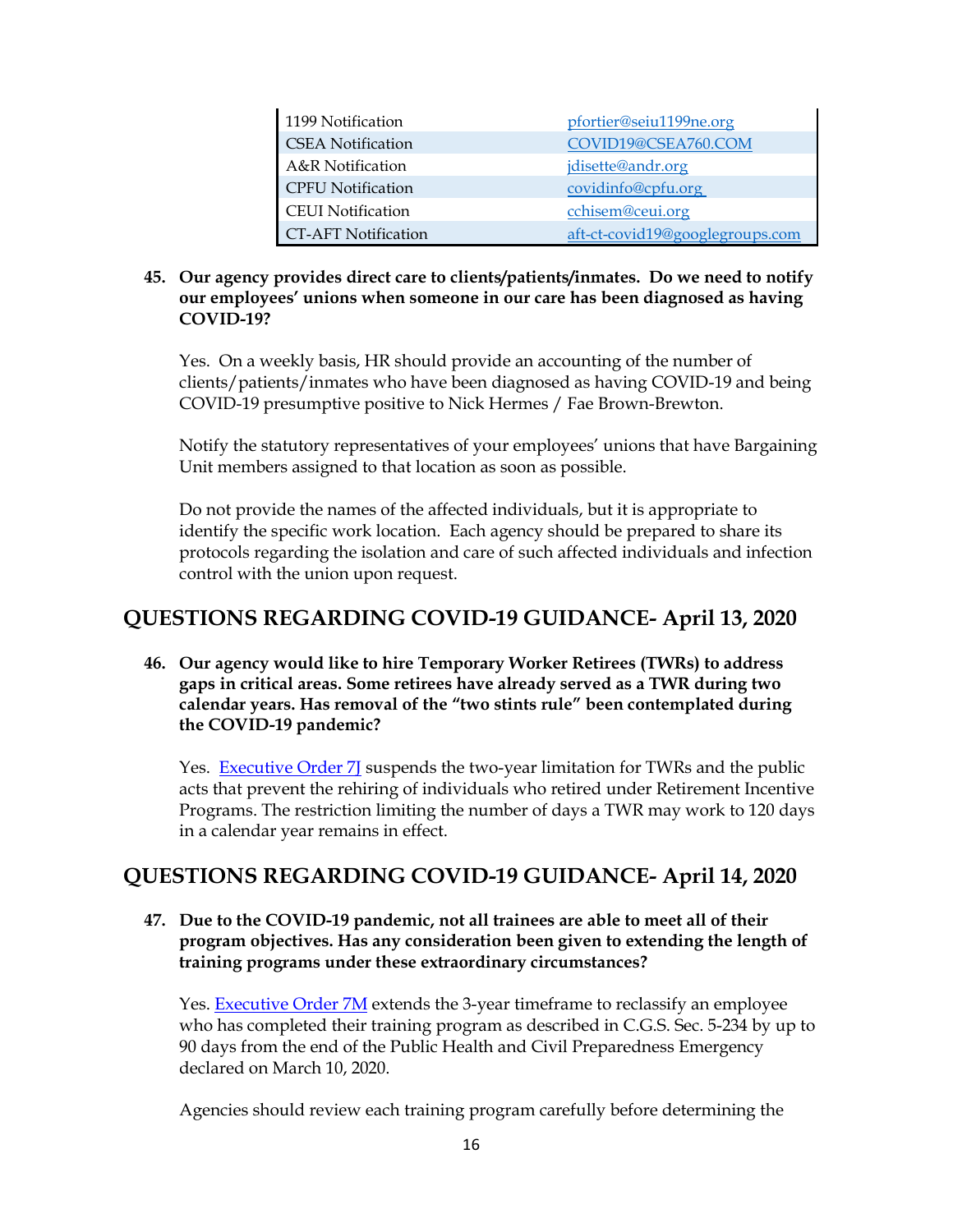appropriateness of an extension. As a general rule an extension should be contemplated when program requirements are tied to duties, proficiencies, or achievements the employee has not been able to perform or accomplish satisfactorily due to the impact of COVID-19.

### **48. We have hired some employees under Emergency appointments and as TWRs, specifically because of the impact of COVID-19. Is there a COVID-19 Override Reason Code (ORC) we should use for these staff?**

Yes, effective February 28, 2020 ORC EWC19 – Emergency Worker due to COVID-19 is available for use. Reminder: It is important agencies use this and other COVID-19 ORCs for possible federal reimbursement at a later date.

# **QUESTIONS REGARDING COVID-19 GUIDANCE- April 20, 2020**

## **49. In accordance with** [Executive Order No. 7BB](https://portal.ct.gov/-/media/Office-of-the-Governor/Executive-Orders/Lamont-Executive-Orders/Executive-Order-No-7BB.pdf?la=en)**, must all employees wear a face covering all day, every day they are at work (outside of their home)?**

No. The Executive Order requires employees wear a face covering whenever social distancing is not possible. Employees must comply with the Executive Order and any agency policy on this topic unless there is a medical condition that prevents compliance.

# **QUESTIONS REGARDING COVID-19 GUIDANCE- April 23, 2020**

## **50. Can a supervisor require an employee to wear a face covering while at work?**

Yes. Governor Lamont's 4/20 letter specified: "For that reason, I am directing all state employees to wear face coverings when they work outside their homes in areas where social distancing will be difficult, unless doing so would be contrary to their health or safety due to a medical condition." Please pay particular attention to the highlighted language. In keeping with Governor Lamont's directive, in workplace settings with acceptable social distancing, employees working alone in a segregated space (such as cubicles with walls, private offices, etc.) may remove their mask or face covering for the time they remain alone in that segregated space. Employees are expected to wear a mask or face covering from the time they enter the building until the time they arrive at their cubicle/work station and at any time they are leaving their work station and moving around common areas (i.e. in hallways and stairwells, going to the restroom or break room, etc.).

## **51. Do COVID-19 paid leave and/or changes to an employee's work arrangements during this period have any impact on the length of a Working Test Period?**

As always, the determination to extend a Working Test Period is made on a case by case basis in accordance with General Letter 31 and with collective bargaining agreement language. Specific questions can be addressed to the Office of Labor Relations.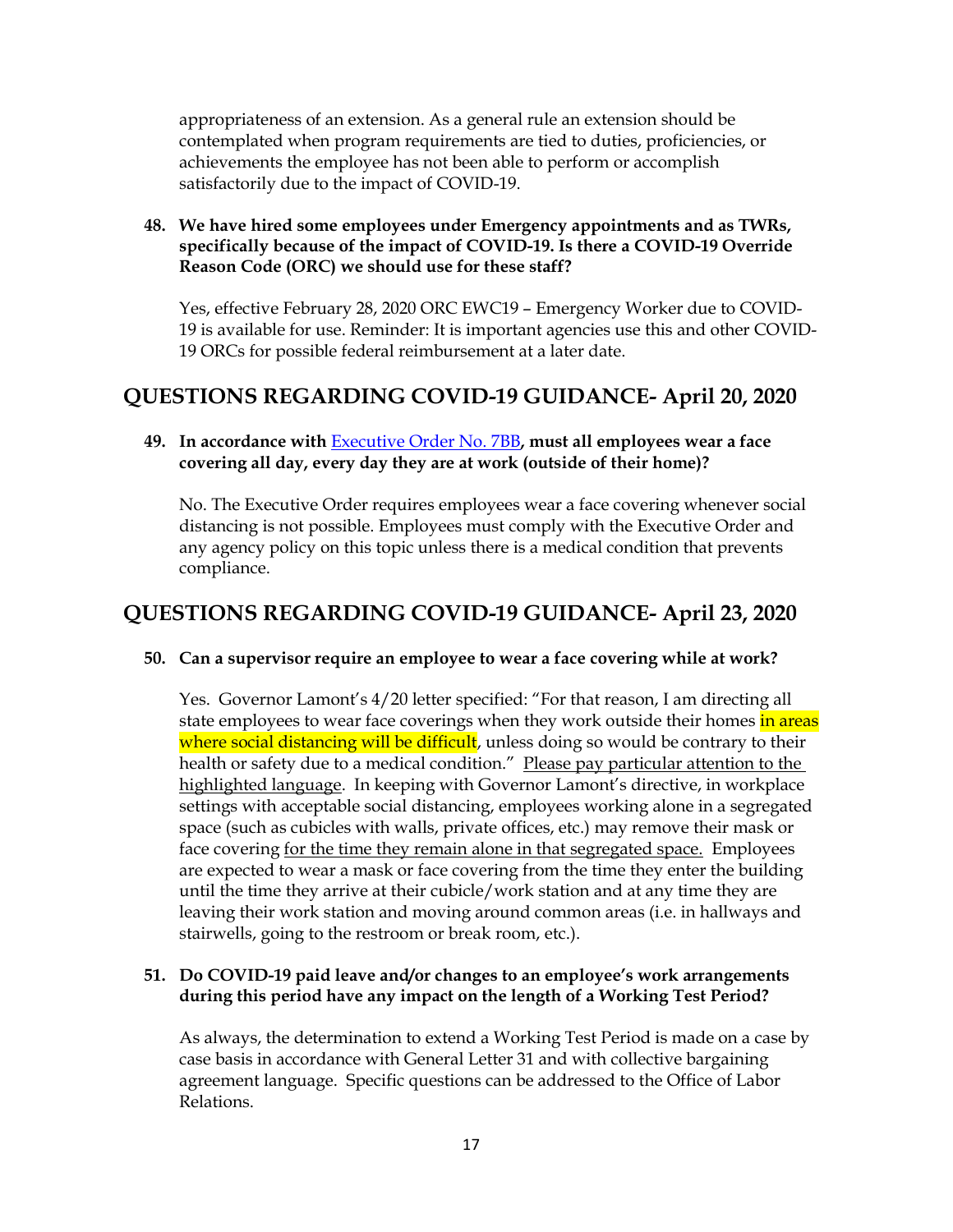# **QUESTIONS REGARDING COVID-19 GUIDANCE- May 5, 2020**

## **52. An employee who has been working remotely for the past month advised their supervisor they tested positive for COVID-19. Do we need to follow all of the guidance provided in #44?**

No, not all of the guidance applies as the employee has not been in the building. Rather, Agency HR should notify the employee about the various leave rights/accruals available to them.

The employee should be directed to notify agency HR before returning to telework, *assuming the symptoms prevented them from doing work remotely*. If possible, agency HR should try to check in with the employee on a periodic basis.

When an employee notifies agency HR that they have a diagnosis of confirmed or presumptive COVID-19, agency HR shall do the following:

- Notify agency leadership, Nick Hermes and Fae Brown-Brewton, providing the job title, union membership, shift, work location and last date of work. *In this case, indicate the employee has been working remotely since [approximate date].* Do not provide the individual's name unless authorized to do so by the employee.
- Notify the statutory representative of the employee's union. Send the notice to the dedicated email address below, providing the job title, shift, work location and last date of work. *In this case, indicate the employee has been working remotely since [approximate date].* Do not provide the individual's name unless authorized to do so by the employee.

# **QUESTIONS REGARDING COVID-19 GUIDANCE- May 8, 2020**

**53. We have Level 2 Constant (Non-Essential) and Level 1 Intermittent employees. We are unsure if 'LOPD' with 'NEC19' is appropriate for both groups. When should we use this TRC and ORC?**

The TRC 'LOPD' and the ORC 'NEC19' are appropriate in both situations, as follows:

- Level 2 Constant (Non-Essential) employees who cannot work (at all) due to the nature of their job or technological constraints: LOPD and NEC19
- Level 1 Intermittent or Per Diem Essential employees when not scheduled to work outside of the home (and the employee would otherwise receive pay on that day but for the pandemic), and who are not teleworking: LOPD and NEC19
- See #7 of the guidance to assist with all COVID-19 coding
- Questions concerning COVID-19 coding related to leave under 5-248(a) may be directed to [Sean.M.Anderson@ct.gov](mailto:Sean.M.Anderson@ct.gov) an[d Linda.Ward@ct.gov](mailto:Linda.Ward@ct.gov) – DAS Statewide HR Management – HR Policy & HRIS, Core-CT Time and Labor